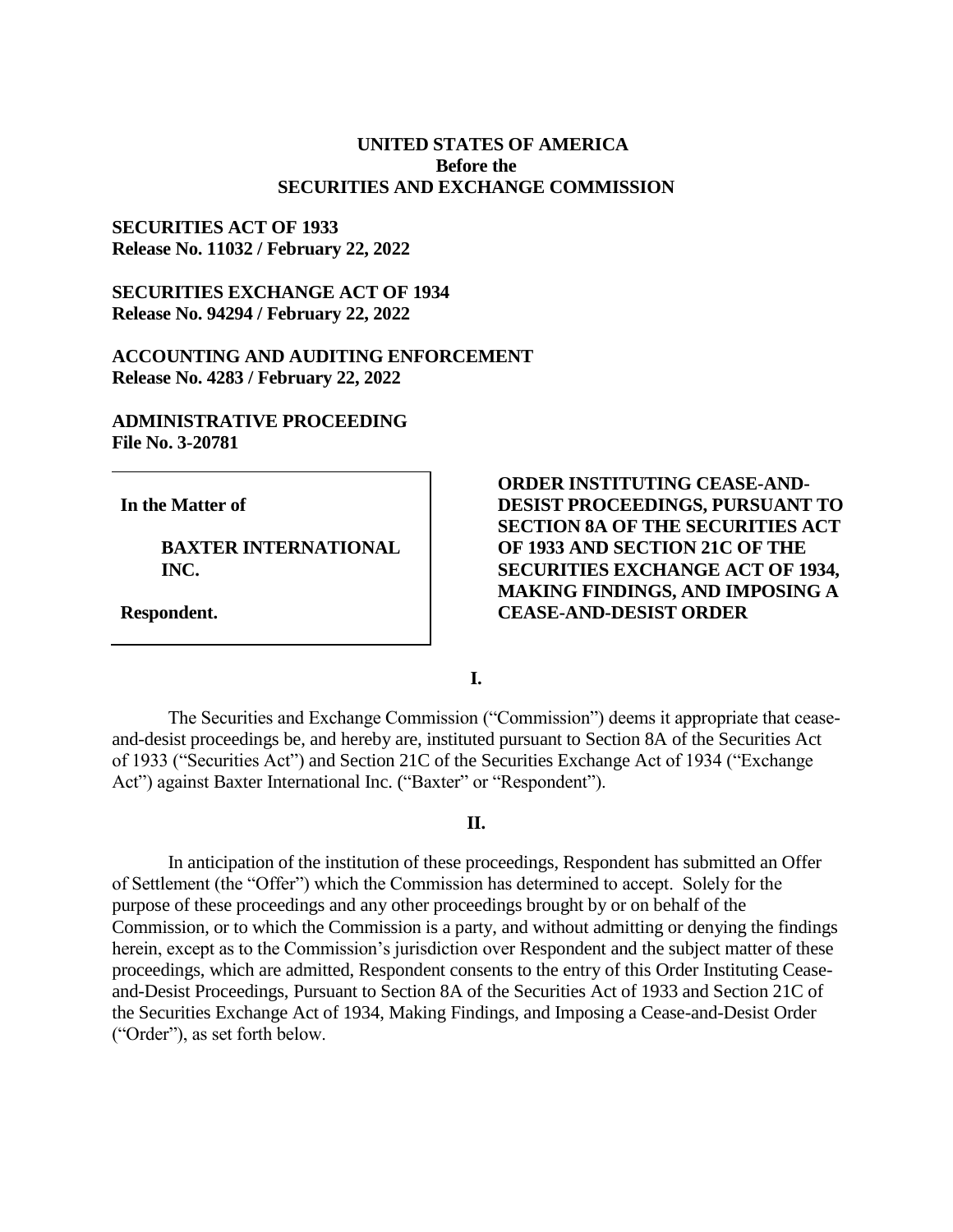# **III.**

On the basis of this Order and Respondent's Offer, the Commission finds<sup>1</sup> that:

## **Summary**

1. Baxter is a publicly-traded, U.S.-based healthcare product company that generates the majority of its revenue outside of the U.S. Baxter reports its consolidated financial results in U.S. dollars, although many of its subsidiaries have a different functional currency as they manufacture and sell products globally and transact in foreign currencies. The values of these foreign currencies relative to the U.S. dollar fluctuate frequently.

2. From at least 1995 through July 2019, the foreign exchange rate convention ("FX Convention") Baxter used to record foreign currency transactions recognized by subsidiaries in their functional currencies and to uniformly translate the results of subsidiaries with foreign functional currencies into U.S. dollars was not in accordance with U.S. generally accepted accounting principles ("GAAP").

3. Beginning in at least 2009 and continuing through July 2019, Baxter improperly leveraged its FX Convention by engaging in intra-company transactions for the purpose of generating foreign exchange accounting gains or avoiding foreign exchange accounting losses (the "FX Transactions"). These FX Transactions had the effect of materially misstating Baxter's net income as reported in its public filings.

4. In October 2019, Baxter announced that it was conducting an internal investigation concerning the FX Transactions. In March 2020, Baxter restated its financial statements, which reduced its previously reported net income for 2017 through June 30, 2019 and retained earnings as of January 1, 2017 by \$582 million, collectively. Of this amount, \$517 million was related to foreign exchange gains and losses dating back to 2010, which was in part attributable to FX Transactions.

5. Based on this conduct, and as described in further detail below, Baxter violated Sections  $17(a)(2)$  and  $17(a)(3)$  of the Securities Act and Sections  $13(a)$ ,  $13(b)(2)(A)$ , and 13(b)(2)(B) of the Exchange Act and Rules 13a-1, 13a-11 and 13a-13 thereunder.

# **Respondent**

6. **Baxter International Inc.** is a Delaware corporation with its principal place of business in Deerfield, Illinois. Its common stock is registered pursuant to Section 12(b) of the Exchange Act and trades on the New York Stock Exchange. Baxter files periodic reports, including annual reports on Form 10-K and quarterly reports on Form 10-Q, with the Commission pursuant to

 $\overline{a}$ 

<sup>&</sup>lt;sup>1</sup> The findings herein are made pursuant to Respondent's Offer of Settlement and are not binding on any other person or entity in this or any other proceeding.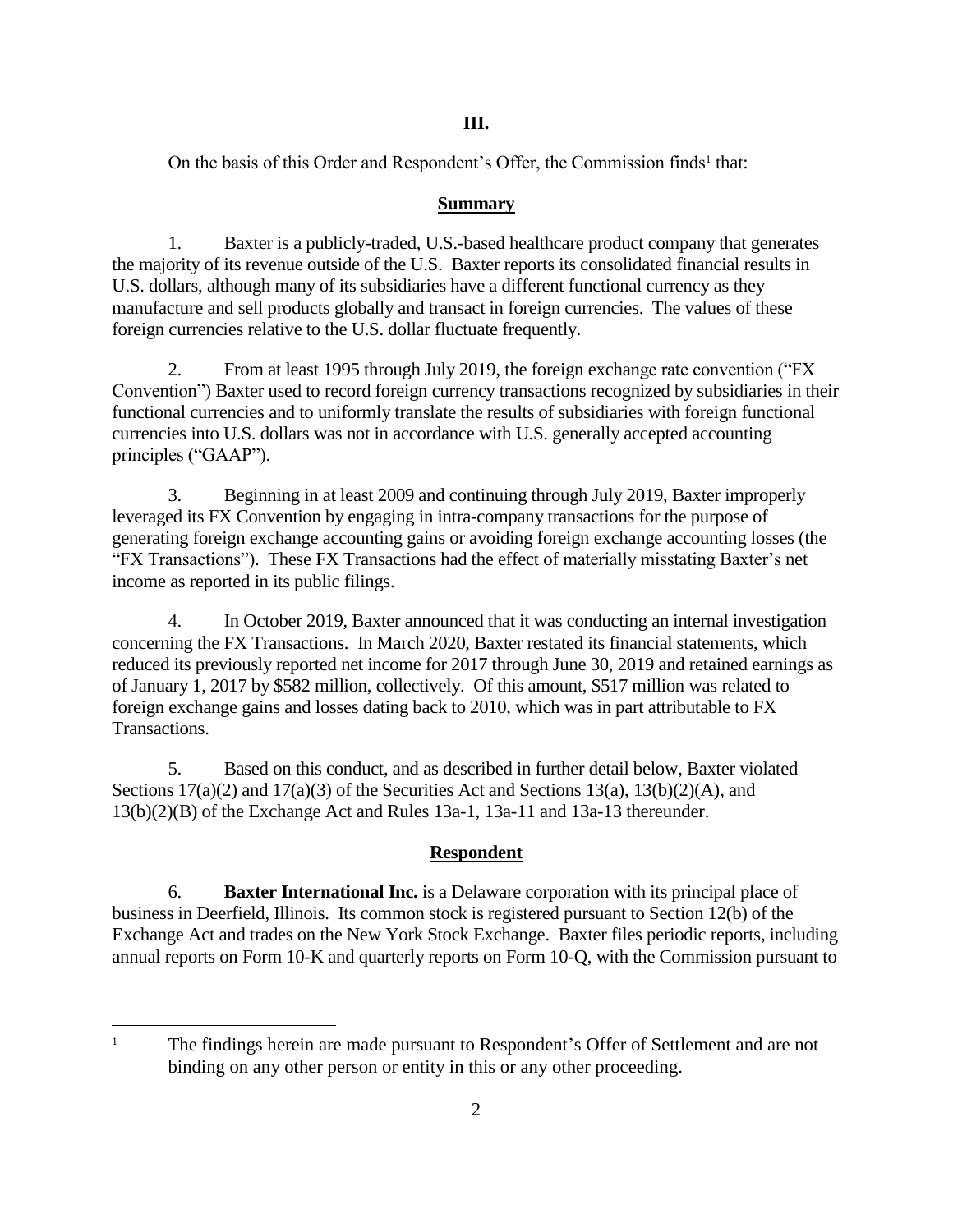Section 13(a) of the Exchange Act and related rules thereunder. During the relevant period, Baxter sold securities to the public pursuant to registration statements filed with the Commission.

### **Facts**

#### Baxter's Foreign Exchange Rate Convention

7. FASB Accounting Standards Codification Topic 830, "Foreign Currency Matters" (ASC 830), provides guidance concerning foreign exchange rate conventions. ASC 830-20-30-1 requires that foreign currency transactions initially be measured and recorded in an entity's functional currency using the exchange rate on the date of the transaction. ASC 830-20-35-2 requires that foreign currency denominated assets and liabilities be remeasured at the end of each reporting period using the exchange rate at that date.

8. Before July 2019, Baxter's FX Convention was not in accordance with GAAP because foreign currency transactions in a given month were initially measured using exchange rates from a specified date near the middle of the previous month as opposed to the exchange rate on the date of the transaction. Additionally, foreign currency denominated assets and liabilities were subsequently remeasured at the end of each month using exchange rates from a specified date near the middle of the then current month, called "T Day," and not at the end of the reporting period.

9. Because of Baxter's FX Convention, Baxter employees knew the exchange rates that would apply to intra-company transactions from the T Day in a given month through monthend.

### Treasury Employees Leveraged Baxter's Foreign Exchange Rate to Record Gains

10. Baxter's Treasury department was responsible for managing Baxter's exposure to fluctuations in foreign exchange rates, which Baxter managed on a consolidated basis.

11. Beginning in about 2007, Baxter's Treasury department began focusing on managing Baxter's foreign exchange rate exposure more efficiently and at a lower cost. Baxter wanted to reduce its use of third-party derivative contracts and instead manage its foreign currency exposures on a consolidated basis through offsetting cash positions. Baxter developed the FX Transactions as a way to better control reported foreign exchange gains and losses.

12. Beginning in at least 2009, personnel in Baxter's Treasury department engaged in the FX Transactions solely to generate non-operating foreign exchange accounting gains or avoid foreign exchange accounting losses.

13. Each FX Transaction comprised a series of transactions designed to create a foreign exchange gain or avoid a loss at a Baxter subsidiary. For example, when the dollar was strengthening in comparison to the Euro, Baxter would generate a foreign exchange gain by moving U.S. dollars to a Euro-functional Baxter entity. Specifically, a U.S. dollar Baxter entity would make a capital distribution in U.S. dollars to its Baxter Euro-functional parent ("Euro Parent"). Euro Parent would then enter into simultaneous transactions with Baxter's Euro-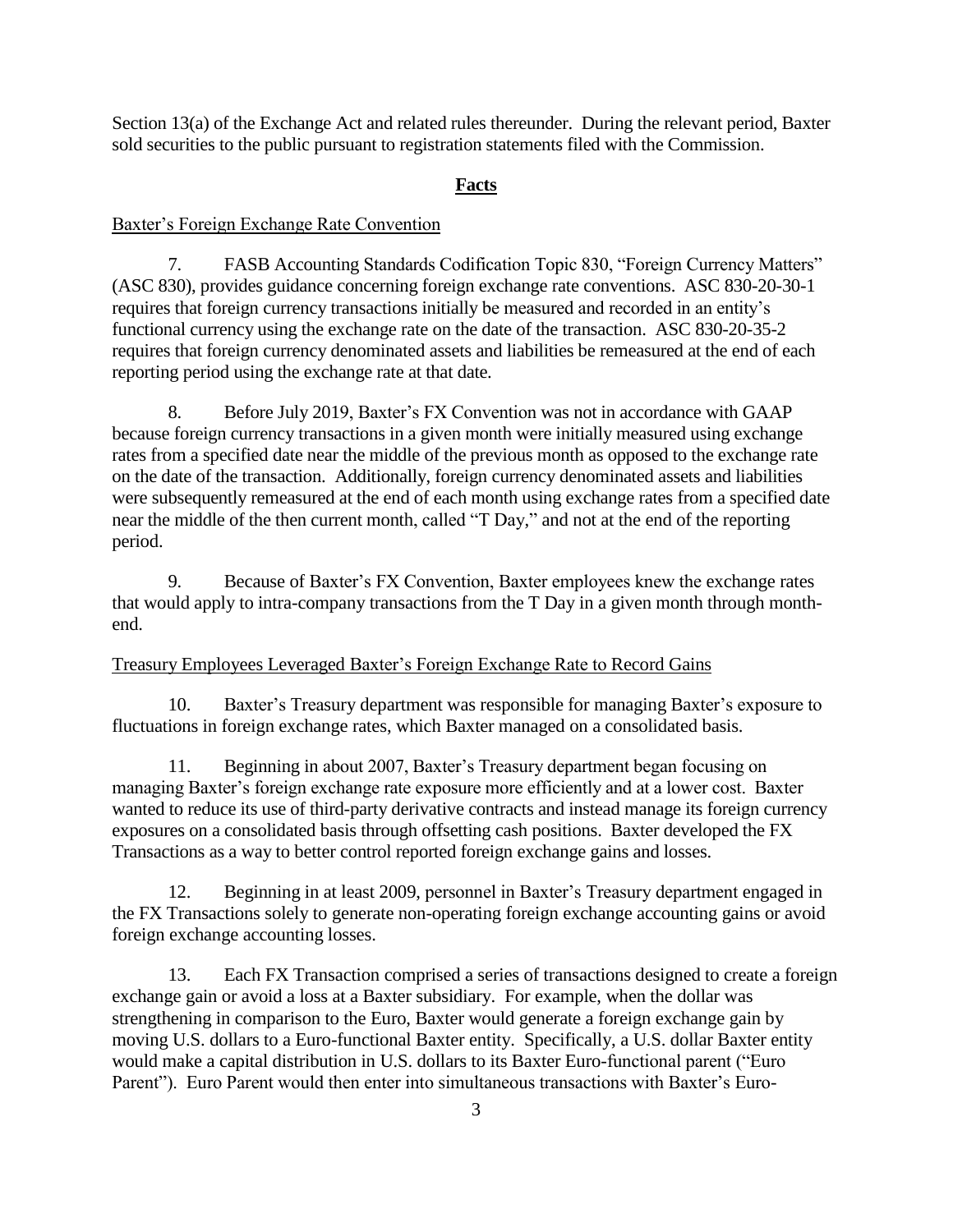functional cash pooling entity ("Euro Cash Pooling Entity") to (i) trade the dollars for Euros and (ii) loan Euros in the same amount it just traded. The Euro Cash Pooling Entity would record a foreign exchange gain on the U.S. dollars that it held at month end. The gain was the difference between exchange rates for the prior month's T Day and current month's T Day. After month-end, the Treasury group would unwind the currency trade and the loan.

14. Because of Baxter's FX Convention, Treasury personnel knew the foreign exchange rates that would apply to month-end transactions before they happened. With this knowledge, certain Treasury personnel executed FX Transactions to generate specific amounts of accounting gains or avoid specific amounts of accounting losses.

15. Beginning in the fourth quarter of 2017, Baxter began to more accurately forecast the "other (income) expense, net" line of its financial statements as part of a company-wide initiative to improve its forecast accuracy and as a result of the consistent gains being generated by the Treasury department. The foreign exchange component of the other (income) expense line forecast was based on the average actual foreign exchange gains reported by Baxter over the previous several quarters, discounted slightly for volatility.

16. Baxter did not have sufficient internal accounting controls over intra-company transactions. It also did not have adequate internal controls to monitor and quantify the difference between the foreign exchange gains and losses that it reported using its FX Convention and the gains and losses it would have reported using exchange rates in accordance with GAAP. Baxter's internal accounting controls failed to identify that the foreign exchange gains generated by the FX Transactions were improper.

## Baxter's Inaccurate Financial Reporting and Ineffective Internal Control Over Financial Reporting

17. The accounting gains generated (or losses avoided) from the FX Transactions were reported on the "other (income) expense, net" line of Baxter's financial statements and were reflected in Baxter's net income and earnings per share ("EPS").

18. Baxter reported foreign exchange gains of \$113 million in 2015, \$28 million in 2016, \$50 million in 2017, \$73 million in 2018, and \$22 million for the first two quarters of 2019. The improper FX Transactions had the effect of inflating Baxter's net income and EPS.

19. Baxter should have discovered that the FX Transactions caused materially misstated financial results.

20. In late July 2019, Baxter's Tax department asked certain Treasury personnel about the details of the FX Transactions. The Treasury personnel explained the FX Transactions to the Tax personnel, including that the FX Transactions were used to generate foreign exchange gains or avoid losses. Shortly thereafter, Baxter undertook to change its FX Convention.

21. In October 2019, Baxter announced that it was conducting an internal investigation concerning the FX Transactions.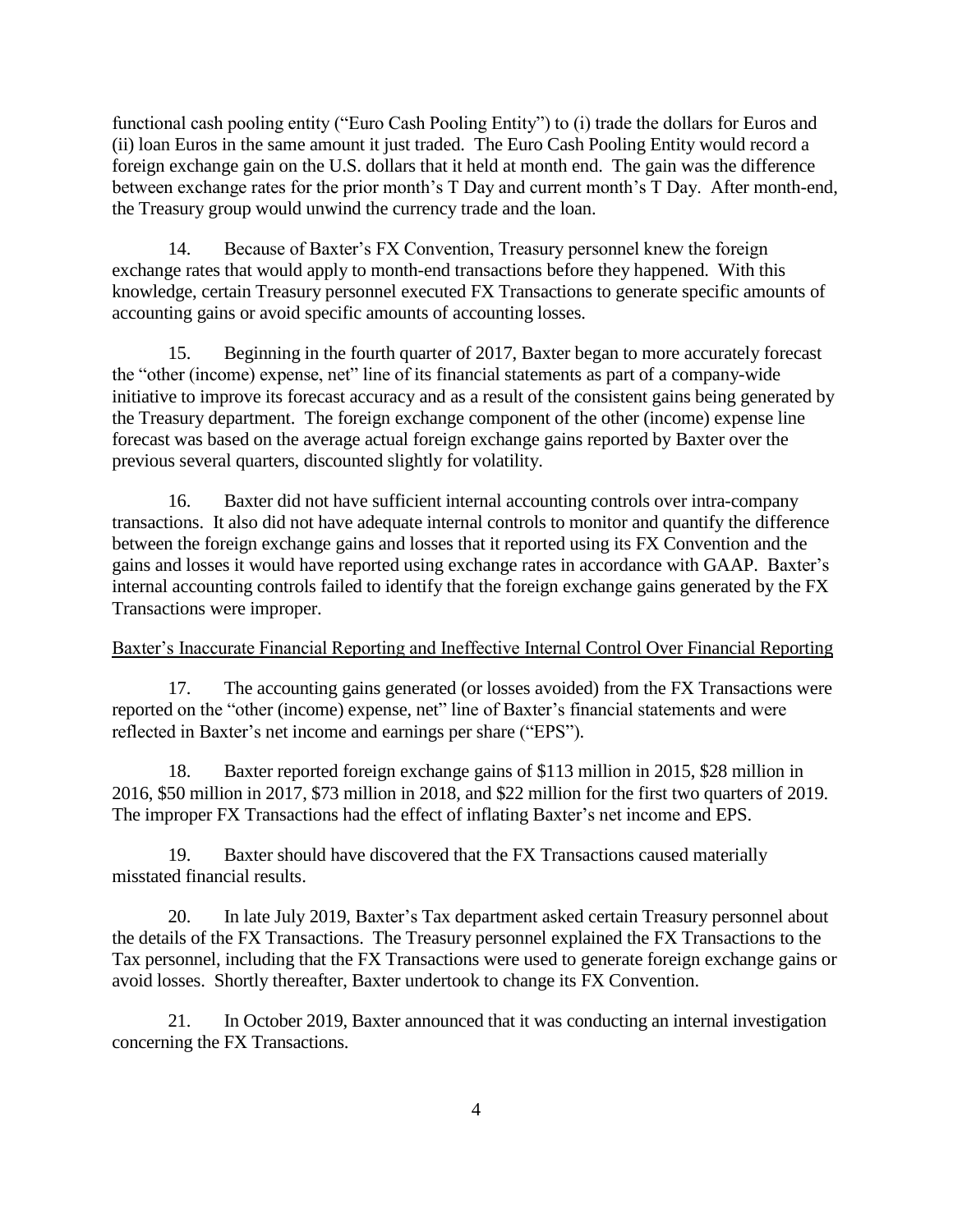22. On February 13, 2020, Baxter announced that its consolidated financial statements for the years ended December 31, 2016, 2017, and 2018 and its quarterly financial statements for the quarters ended March 31, 2017 through June 30, 2019, should no longer be relied upon because of misstatements to Baxter's previously reported foreign exchange gains and losses.

23. On March 17, 2020, Baxter filed its Form 10-K for the period ending December 31, 2019. In that filing, Baxter announced it had completed the investigation concerning the FX Transactions and restated its financial statements and financial information for 2017, 2018, and the first half of 2019, including each of the quarterly and year-to-date periods from 2018 through 2019, to correct material misstatements related to the FX Transactions as well as other immaterial misstatements. The 10-K also included restatements of selected unaudited financial information for the years ended December 31, 2015 and 2016.

24. In quantifying the misstatements, Baxter identified all legal entities that had foreign exchange gains or losses on intra-company transactions above an immaterial threshold and remeasured the foreign exchange gains and losses for those transactions by applying a new exchange rate convention in accordance with GAAP. No distinction was made on whether the foreign exchange gain or loss resulted from FX Transactions. Baxter also remeasured the gains and losses on foreign currency derivative contracts in these same entities using the new exchange rate convention.

25. As a result of the restatement, Baxter reduced its total reported foreign exchange gains and losses from 2010 through the second quarter of 2019 by \$517 million.

26. On February 13, 2020, Baxter announced that it had determined that it had material weaknesses in its internal control over financial reporting in the area of foreign exchange gains and losses, and that as a result of the material weaknesses, its disclosure controls and procedures were not effective as of December 31, 2018, March 31, 2019, and June 30, 2019.

27. In its Form 10-K for the year ended December 31, 2019, Baxter disclosed that it had a material weakness in its internal control over financial reporting related to accounting for foreign exchange gains and losses as of December 31, 2018 and continuing through December 31, 2019.

28. Specifically, Baxter disclosed that it did not have controls in place to monitor and quantify the difference between the foreign exchange gains and losses that it reported using the FX Convention and the foreign exchange gains and losses it would have reported using exchange rates determined in accordance with GAAP. In addition, Baxter did not have sufficient policies and controls for approving and monitoring intra-company transactions to prevent or detect the FX Transactions. As a result of this material weakness, Baxter did not maintain effective internal control over financial reporting as of December 31, 2019.

### **Violations**

29. As a result of the conduct described above, Baxter violated Sections  $17(a)(2)$  and 17(a)(3) of the Securities Act, which prohibit any person from directly or indirectly obtaining money or property by means of any untrue statement of a material fact or any omission to state a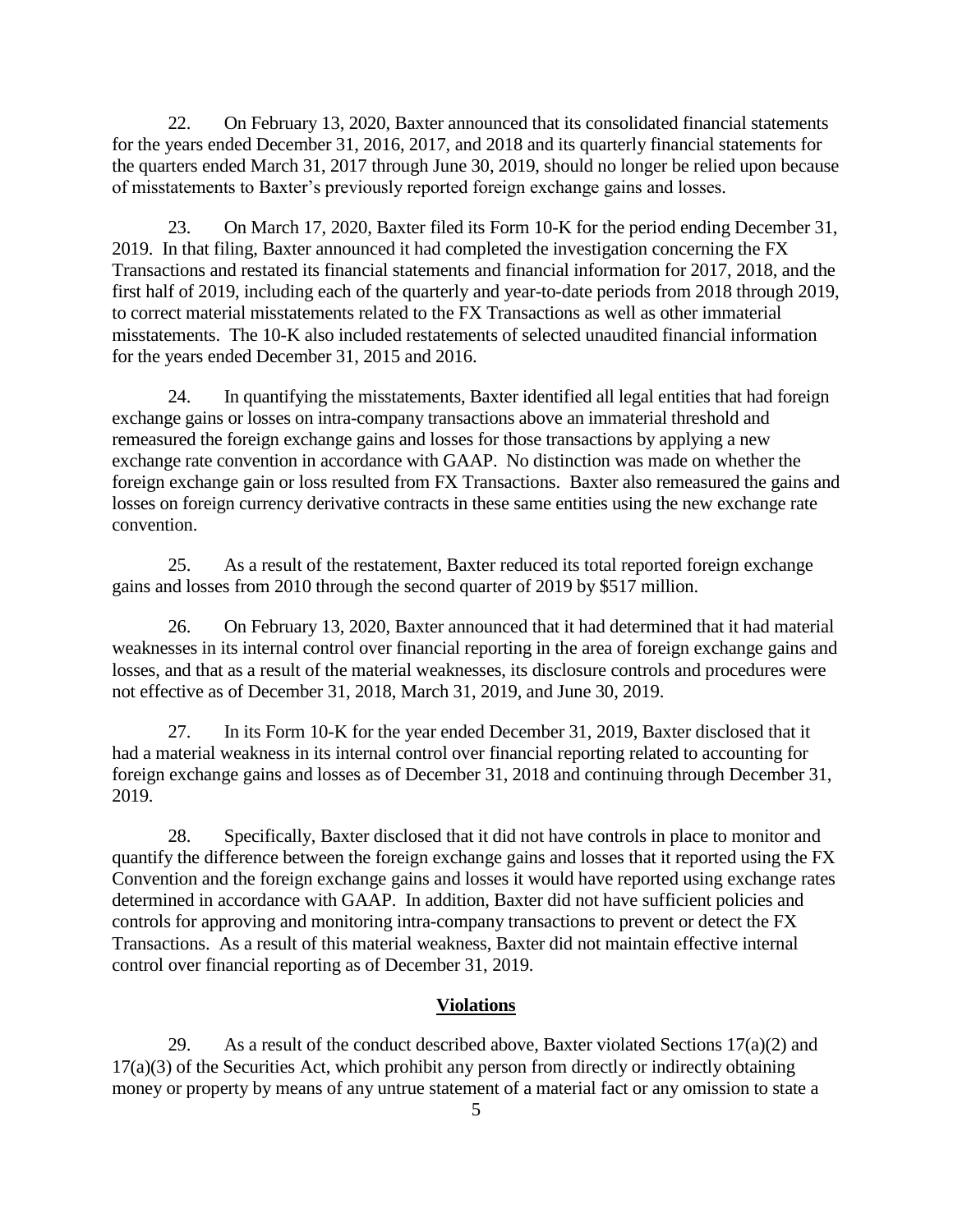material fact necessary in order to make the statements made, in light of the circumstance under which they are made, not misleading, or engaging in any transaction, practice, or course of business which operates or would operate as a fraud or deceit upon the purchaser, in the offer or sale of securities. A violation of these provisions does not require scienter and may rest on a finding of negligence. *See Aaron v. SEC*, 446 U.S. 680, 685, 701-02 (1980).

30. As a result of the conduct described above, Baxter violated Section 13(a) of the Exchange Act and Rules 13a-1, 13a-11, and 13a-13 thereunder, which require issuers with securities registered under Section 12 of the Exchange Act to file annual, current, and quarterly reports with the Commission containing such information as the Commission's rules may require. A violation of these reporting provisions does not require scienter and may rest on a finding of negligence. *See SEC v. Wills*, 472 F. Supp. 1250, 1268 (D.D.C. 1978).

31. As a result of the conduct described above, Baxter violated Section  $13(b)(2)(A)$  of the Exchange Act, which requires issuers with securities registered under Section 12 of the Exchange Act to make and keep books, records and accounts which, in reasonable detail, accurately and fairly reflect the transactions and dispositions of assets of the issuer. Scienter is not an element of the books and records provision. *See Ponce v. SEC*, 345 F.3d 722, 737 n.10 (9th Cir. 2003) (noting that a "plain reading of Section 13(b) reveals that it also does not impose a scienter requirement").

32. As a result of the conduct described above, Baxter violated Section 13(b)(2)(B) of the Exchange Act, which requires issuers with securities registered under Section 12 of the Exchange Act to devise and maintain a system of internal accounting controls sufficient to provide reasonable assurance that, among other things, transactions are recorded as necessary to permit preparation of financial statements in conformity with GAAP. Scienter is not an element of the internal accounting control provisions. *See Ponce*, 345 F.3d at 737 n.10.

### **Baxter's Remedial Efforts and Cooperation**

33. In determining to accept Baxter's Offer, the Commission considered Baxter's report of the FX Transactions to the Commission's staff, the cooperation provided by Baxter throughout the Commission's investigation, and remedial measures undertaken by Baxter.

34. Shortly before announcing the internal investigation publicly on October 24, 2019, Baxter disclosed to the Commission's staff that it was conducting an internal investigation concerning the FX Transactions.

35. Thereafter, Baxter provided substantial cooperation to the Commission's staff throughout its investigation, including by providing detailed explanations of how the FX Transactions worked, summarizing witness interviews, and providing other relevant information to the staff, both on their own initiative and at the staff's request. The cooperation afforded by Baxter substantially advanced the quality and efficiency of the staff's investigation and conserved Commission resources.

36. Baxter also undertook multiple remedial measures, including: (i) adopting a new, GAAP-compliant foreign exchange rate convention shortly after personnel raised concerns about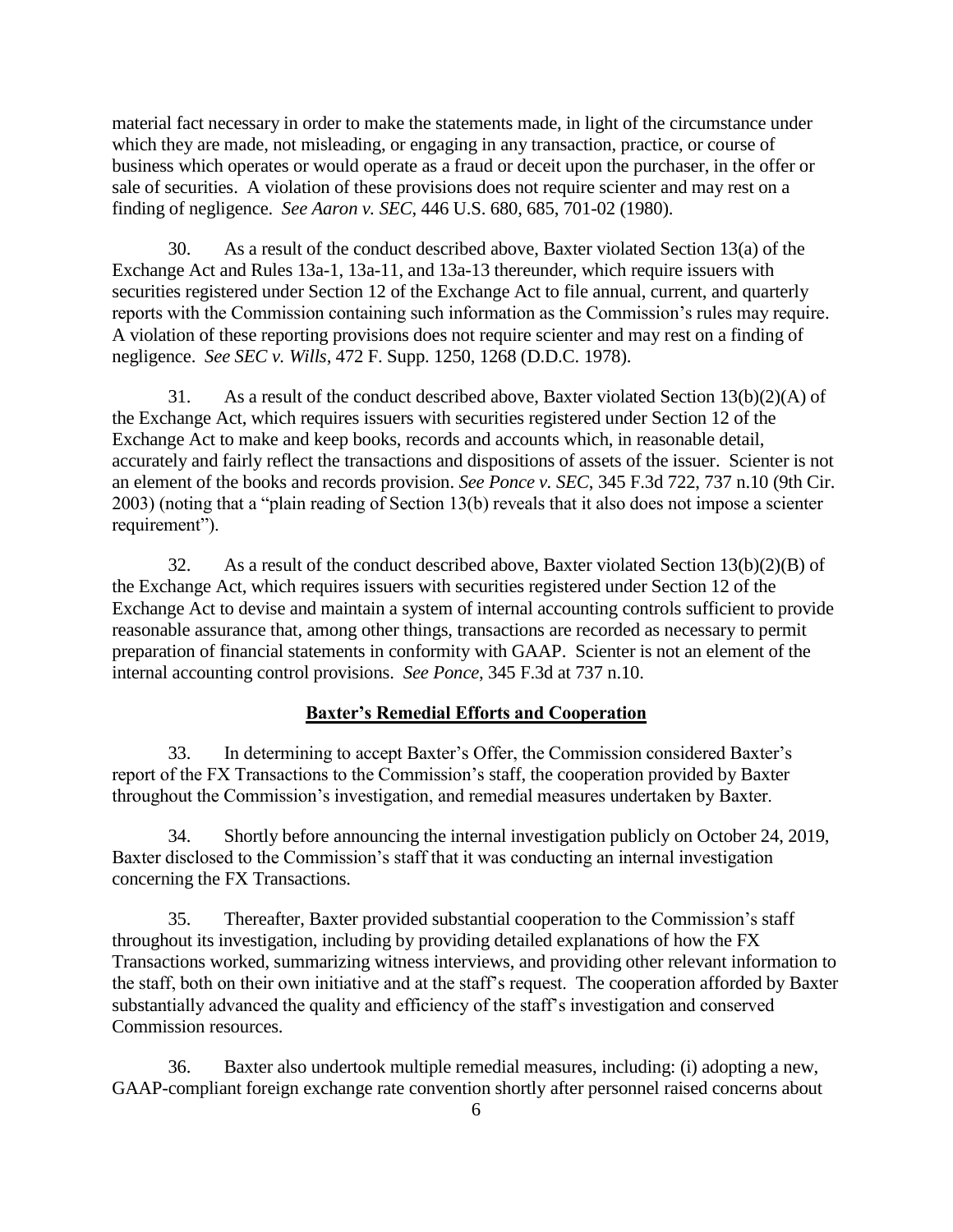the FX Transactions; (ii) hiring a new treasurer with public company experience and creating two new roles to provide additional oversight over treasury matters; (iii) recouping bonuses paid to the CEO, CFO, and other officers pursuant to its Executive Compensation Recoupment Policy and Section 304(a) of the Sarbanes-Oxley Act of 2002; (iv) improving its approval process for intracompany transactions; and (v) restating its financial statements.

### **IV.**

In view of the foregoing, the Commission deems it appropriate to impose the sanctions agreed to in Respondent's Offer.

Accordingly, pursuant to Section 8A of the Securities Act and Section 21C of the Exchange Act, it is hereby ORDERED that:

A. Baxter cease and desist from committing or causing any violations and any future violations of Sections 17(a)(2) and 17(a)(3) of the Securities Act and Sections 13(a), 13(b)(2)(A), and 13(b)(2)(B) of the Exchange Act and Rules 13a-1, 13a-11 and 13a-13 thereunder.

B. Baxter shall, within 10 days of the entry of this Order, pay a civil money penalty in the amount of \$18,000,000 to the Securities and Exchange Commission. If timely payment is not made, additional interest shall accrue pursuant to 31 U.S.C. § 3717.

Payment must be made in one of the following ways:

- (1) Respondent may transmit payment electronically to the Commission, which will provide detailed ACH transfer/Fedwire instructions upon request;
- (2) Respondent may make direct payment from a bank account via Pay.gov through the SEC website at [http://www.sec.gov/about/offices/ofm.htm;](http://www.sec.gov/about/offices/ofm.htm) or
- (3) Respondent may pay by certified check, bank cashier's check, or United States postal money order, made payable to the Securities and Exchange Commission and hand-delivered or mailed to:

Enterprise Services Center Accounts Receivable Branch HQ Bldg., Room 181, AMZ-341 6500 South MacArthur Boulevard Oklahoma City, OK 73169

Payments by check or money order must be accompanied by a cover letter identifying Baxter as a Respondent in these proceedings, and the file number of these proceedings; a copy of the cover letter and check or money order must be sent to Jeffrey A. Shank, Division of Enforcement, Securities and Exchange Commission, 175 W. Jackson Blvd., Ste. 1450, Chicago, Illinois 60604.